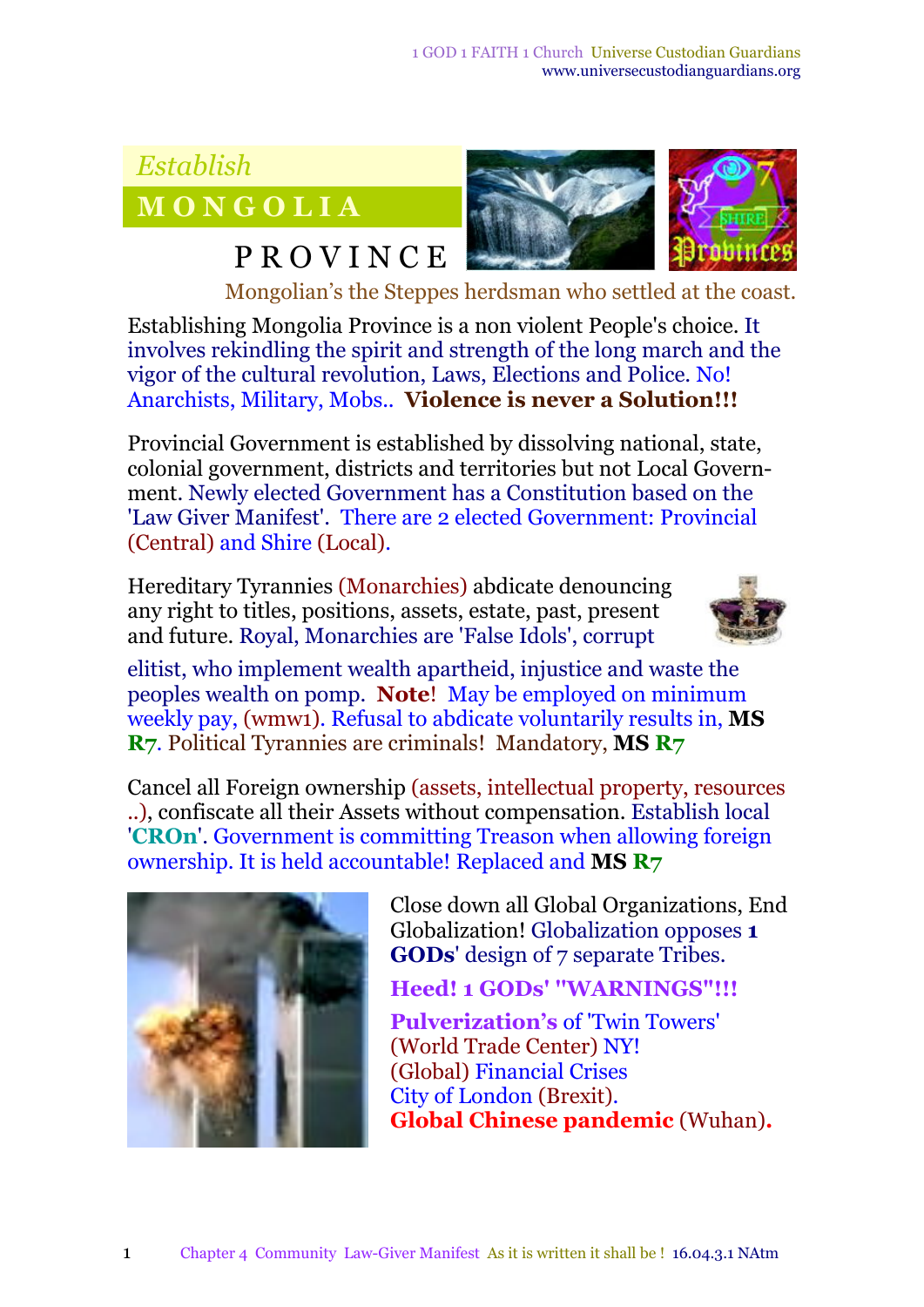Close all foreign Military Bases, send them packing. Foreign bases are occupation! Invasion, occupation are 'Crimes'. Government allowing 'Occupation' is committing 'Treason'. Replace and **MS R7** Government! Occupiers that don't leave **MS R7**



Remember Israelite are returned to the Promised land.



As the Mongol people evolved some became nomad herdsmen others became settlers along rivers and coastal areas. Evil feuds, robbing, raping became common between herdsmen. The same happened between settlers. **1 GOD** was dismayed.

When a Mongol settler warlord showed **1 GOD** qualities needed to implement **1 GOD's** wishes. **1 GOD** gave him insights, HE then united the Mongol settlers. The united Mongol settlers are known as Chinese. The Chinese Warlord failed to add the Mongol herdsmen to his unity government. To protect the Chinese the warlord build a long Wall with towers and gates. **1 GOD** was disappointed.



As Mongol herdsmen disunity continued and Chinese unity declined. **1 GOD** found a herdsman who was suitable and able to unite all herdsmen. His grandson united herdsmen and settlers (reuniting China).